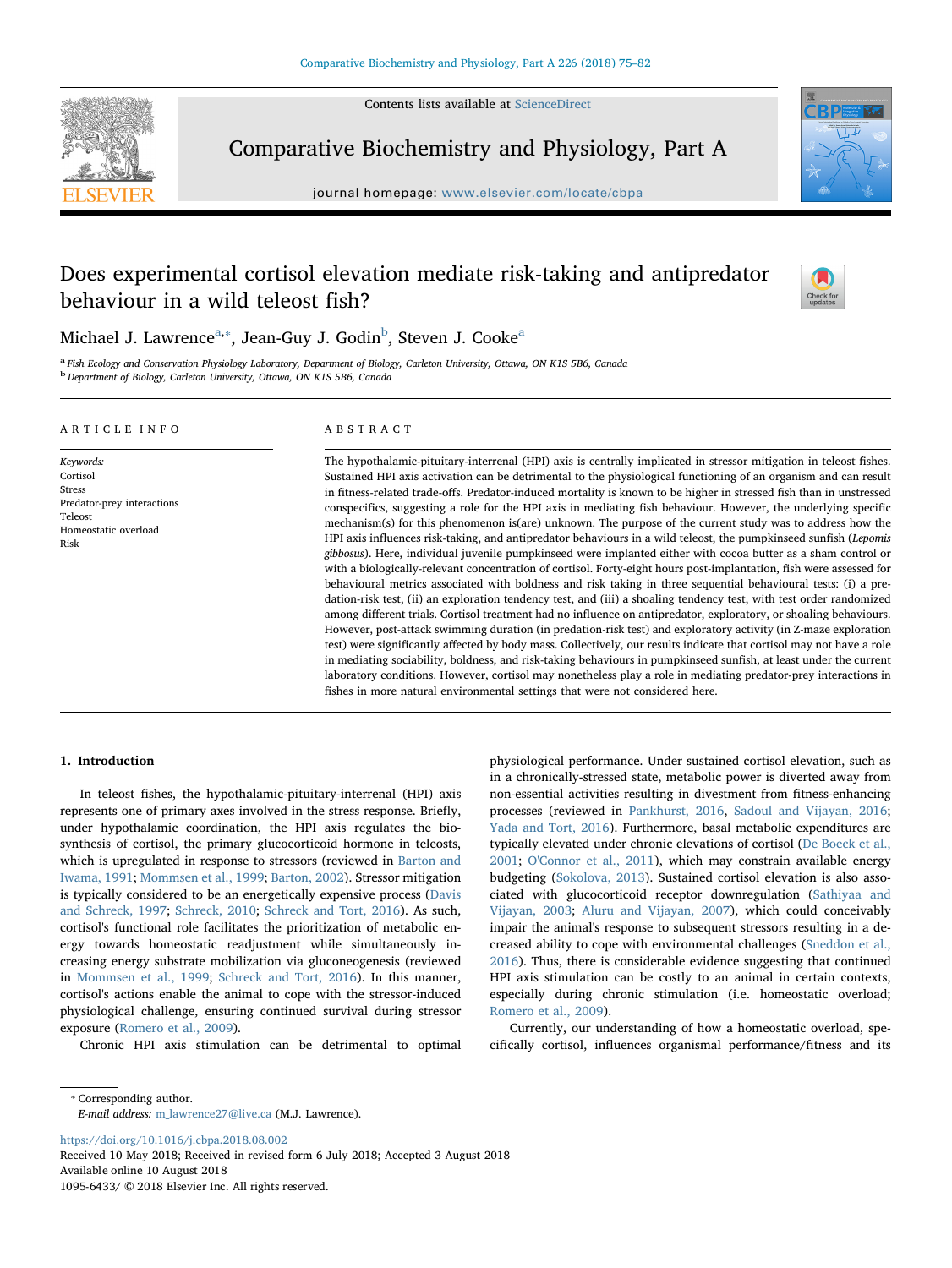effects on higher orders of biological scale (e.g. behaviour and population dynamics) in wild teleosts is relatively poor. This is especially true for how the HPI axis regulates predator-prey interactions in nature, wherein stressed teleosts tend to exhibit riskier behaviour [\(Järvi, 1989](#page-6-5); [Brown et al., 1985;](#page-6-6) [Handeland et al., 1996](#page-6-7); [Piato et al., 2011\)](#page-7-11) and suffer higher rates of predation (reviewed in [Mesa et al., 1994;](#page-7-12) [Raby et al.,](#page-7-13) [2014\)](#page-7-13), relative to unstressed conspecifics. However, no apparent mechanism(s) underlying these observations has been characterized ([Schreck et al., 1997](#page-7-14)). Behavioural decision making, in the context of predator-prey interactions, in prey fish is considered state dependent and reflects a trade-off between individual risk of mortality to predation and fitness-enhancing activities such as foraging and reproduction (reviewed in [Lima and Dill, 1990](#page-7-15); [Lima, 1998](#page-7-16)). Indeed, fish experiencing energetic distress, such as starvation or parasitism, are more likely to accept a greater degree of predation risk (i.e. the vulnerability to a predation event; [Lima and Dill, 1990\)](#page-7-15) as exemplified in reduced postattack behavioural latencies ([Giles, 1983;](#page-6-8) [Godin and Sproul, 1988](#page-6-9); [Gotceitas and Godin, 1991\)](#page-6-10), a greater proportion of their time foraging in open environments ([Magnhagen, 1988](#page-7-17); [Godin and Smith, 1988](#page-6-11)) and reduced refuge use [\(Skajaa et al., 2003](#page-7-18); [Vehanen, 2003;](#page-7-19) [Petrie and](#page-7-20) [Ryer, 2006](#page-7-20); [Killen et al., 2011](#page-6-12)). Additionally, the ability to sustain vigilance behaviours is believed to be directly tied to a fish's available metabolic scope [\(Millidine et al., 2006;](#page-7-21) [Killen et al., 2015](#page-6-13)), with metabolism playing a role in mediating risk-taking behavioural phenotypes (i.e. represented as a suite of consistent behavioural metrics) (reviewed in [Conrad et al., 2011;](#page-6-14) [Godin and Sproul, 1988;](#page-6-9) [Krause et al.,](#page-6-15) [1998;](#page-6-15) [Killen et al., 2011](#page-6-12)). Collectively, these findings suggest that the metabolic changes associated with chronic cortisol elevations may be an important mediator of predator-prey interactions in wild fish; an effect tested only in a limited number of settings to date ([Cull et al.,](#page-6-16) [2015;](#page-6-16) [Pleizier et al., 2015](#page-7-22); [Lawrence et al., 2017, 2018](#page-7-23)).

The objective of the current study was therefore to further our understanding of the role of the HPI axis, specifically cortisol, in mediating risk-taking and antipredator behaviours in a wild teleost fish, the pumpkinseed sunfish (Lepomis gibbosus, Linnaeus 1758). Previous work has shown that externally-administered cortisol in this species elicits an increased standard metabolic rate (Lawrence et al., unpubl. data). As such, we hypothesized that animals subject to sustained cortisol elevations should exhibit riskier behavioural phenotypes as a product of elevated metabolic expenditures. To test this hypothesis, wild-caught sunfish were treated with either a sham- or cortisol-containing implant and assessed 48 h post-implantation for a variety of behavioural indices of risk-taking and antipredator activities (see [Chapman et al., 2010\)](#page-6-17).

#### 2. Methods

#### 2.1. Fish collection and holding conditions

Juvenile pumpkinseed sunfish (mass =  $8.4 \pm 0.2$  g; total length =  $81.4 \pm 7.5$  mm) were haphazardly collected using a hand seine in the shallow nearshore reaches of Lake Opinicon, Ontario, Canada (44.5590° N, 76.3280° W) during June and July 2017 (under Ontario Ministry of Natural Resources permit #1086180). Capture sites were always of the same habitat type, which consisted of a muddy bottom with short vegetation interspersed with woody debris. This was done to avoid potential confounds with specific behavioural phenotypes being associated with habitat type (e.g. [Kobler et al., 2011;](#page-6-18) [Wolf and](#page-7-24) [Weissing, 2012\)](#page-7-24). Seine netting was the preferred capture method to avoid any potential biases in the selection of specific personality types (i.e. angling; see [Wilson et al., 2011](#page-7-25); [Gutowsky et al., 2017](#page-6-19)). Collected fish were transferred to an indoor holding tank  $(-2121)$  at the nearby Queen's University Biological Station (Chaffey's Lock, ON, Canada) and held overnight prior to receiving a cocoa butter implant. Here, fish were maintained on a flow-through circulation (23.82  $\pm$  0.3 °C; O<sub>2</sub> > 90% saturation) with independent aeration under a seasonally-appropriate illumination cycle (15 h L: 9 h D). A subset of the captured fish were

retained in a large, free-floating net pen  $(1.3 \times 1.3 \times 1.1 \text{ m})$  situated in the lake. These fish were used solely as stimulus conspecifics in the shoaling tendency test (see below). All experimental procedures received prior approval of the Carleton University Animal Care Committee (AUP's #104262 & #104281) and therefore are consistent with the guidelines for the care and use of research animals of the Canadian Council on Animal Care and the laws of Canada.

# 2.2. Experimental treatments

Hunger state commonly influences foraging and risk-taking decisions in teleost fishes (e.g. [Godin and Smith, 1988](#page-6-11); [Gotceitas and Godin,](#page-6-10) [1991;](#page-6-10) [Godin and Crossman, 1994](#page-6-20)). Therefore, fish were not fed during the holding period and experimental trials. Test fish were subjected to the implantation of either cocoa butter (5 ml kg<sup>-1</sup> body weight [BW]) containing suspended cortisol (hydrocortisone 21-hemisuccinate;  $25 \text{ mg kg}^{-1}$  BW) or a sham implant (i.e. no cortisol). Cocoa buttercontaining implants are a common and validated means by which cortisol can be elevated in the circulatory system of teleost fishes over semi-chronic durations [\(Gamperl et al., 1994;](#page-6-21) [Sopinka et al., 2016\)](#page-7-26). We selected the aforementioned dosage based on previous validation work with this species (Lawrence et al., unpubl. data). Here, cortisol levels in experimental fish were on average higher over the first 48 h following implantation (~67 ng ml<sup>-1</sup> and 19 ng ml<sup>-1</sup> for 24 h and 48 h cortisoltreated fish, respectively) than in sham-control fish ( $\sim$ 14 ng ml<sup>-1</sup> and 8 ng ml<sup>-1</sup>, respectively). Preparation of the cortisol-treated cocoa butter followed the methods of [Hoogenboom et al. \(2011\).](#page-6-22) Fish were selected haphazardly from a pool of available fish and assigned to a treatment group. The order of which fish were implanted with the cortisol or sham treatment was alternated on a daily basis to avoid possible biases in fish selection. Cocoa butter implants were injected intraperitoneally in the fish's abdomen, at a site just posterior to the pelvic fins, using a 1 ml syringe tipped with a 16 G needle. Following implantation, individual fish were immediately transferred to a blacked-out holding chamber  $(-2.61)$  that was maintained on a flowthrough of fresh, aerated lake water ([McConnachie et al., 2012\)](#page-7-27). Animals were held in these individual blacked-out (darkened) chambers for 48 h prior to behavioural testing to allow the administered cortisol to reach biologically active concentrations in their blood ([McConnachie](#page-7-27) [et al., 2012](#page-7-27)). Sham and cortisol-treated fish had comparable mean body masses (sham =  $8.8 \pm 0.3$  g, cortisol =  $8.1 \pm 0.3$ ;  $t = 1.608$ ,  $DF = 50$ ,  $P = 0.114$ ) and total lengths (sham = 82.2  $\pm$  9.9 mm, cortisol = 86.7  $\pm$  11.0 mm; t = 1.029, DF = 50, P = 0.308). Water conditions in the experimental arenas were maintained at  $> 90\%$  O<sub>2</sub> saturation and 23.59  $\pm$  0.1 °C.

#### 2.3. Behavioural trials

Individual implanted pumpkinseed ( $n = 28$  sham-treated fish,  $n = 29$  cortisol-treated fish) were subjected to three sequential behavioural tests: (i) a predation-fright test, (ii) an exploration tendency test, and (iii) a shoaling tendency test, with 2–3.7 h elapsed between consecutive tests. Testing occurred on fish that had been held for  $\sim$ 72 h post-capture. The order of the tests was randomized for each individual fish using a random number generator to minimize any potential effects of trial time and handling stress on their behaviour in the three tests. A maximum of 10 fish (5 from each treatment group) were run through the experimental series on any given day. Following a behavioural trial, the test fish was removed from the experimental arena and returned to its original holding chamber, where it was allowed to recover for at least 2 h before being used in the next test in sequence. Systematic randomization was used to determine the order of the treatment groups (i.e. cortisol, sham, cortisol, sham, etc.) and was alternated on a daily basis. Fish behaviour in each of the tests was recorded using an overhead Go Pro camera (Go Pro Hero 3; [Struthers et al., 2015](#page-7-28)) and water temperature was recorded at the end of each trial. Behavioural data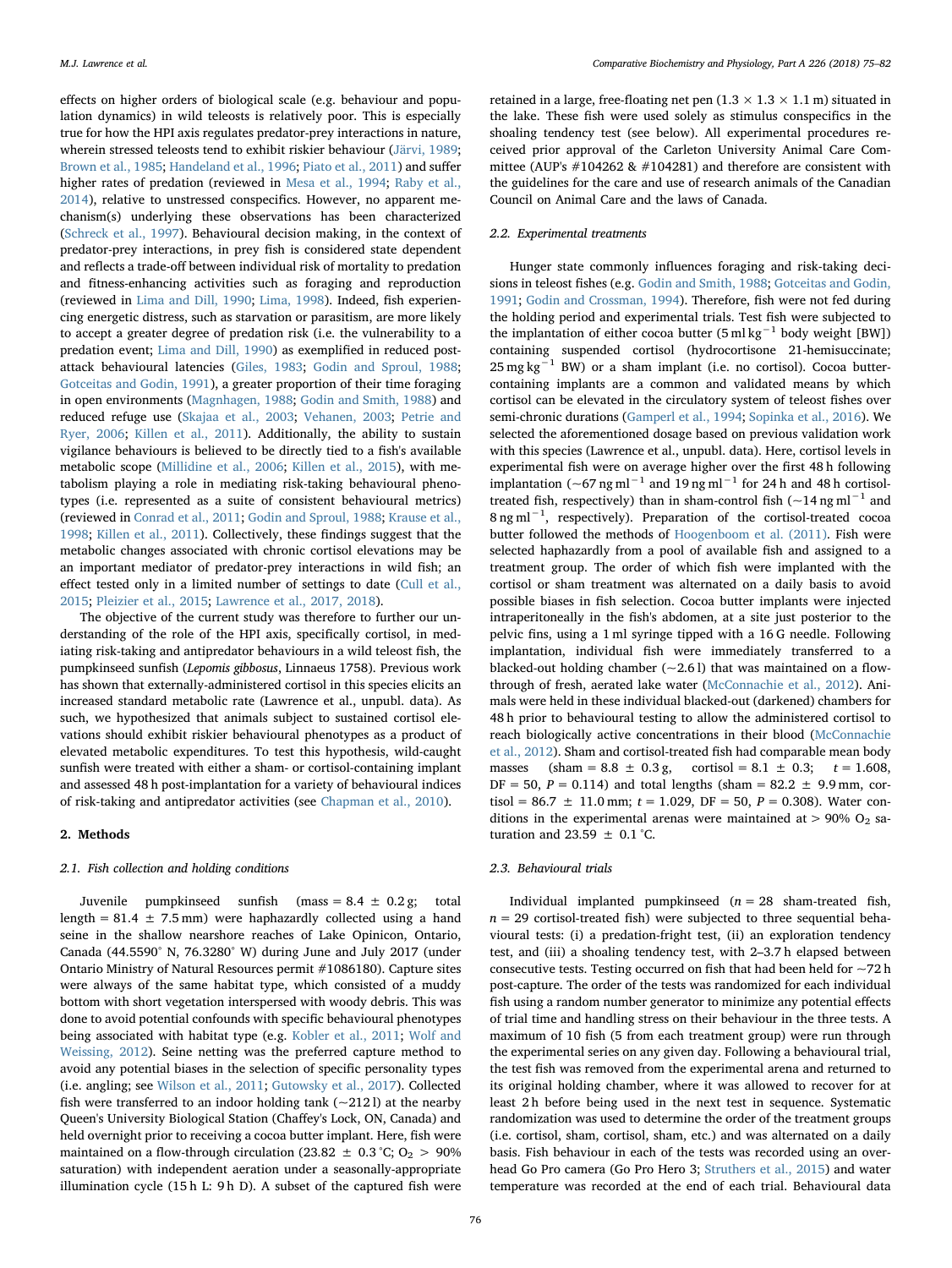<span id="page-2-0"></span>

Fig. 1. Schematic representation of the behaviorual trials used in this experiment including the predation fright trial (A), the Z-maze (B), and the shoaling trial (C). In the predation fright trial, a model of a great blue heron (Ardea herodias) was centred over the side of the raceway tank. On the attack, the heron's beak penetrated 10 cm below the water surface. In the Z-maze trial, the grid pattern consists of 18, 10 cm  $\times$  10 cm squares (blue lines) arranged in a Z pattern. The grey rectangular box represents the refuge area where the fish was acclimated in. This was gated (dash line) until the experiment commenced. In the shoaling trial, shaded areas represent the two choice compartments, containing 3 conspecifics or nothing (control), which were separated by means of perforated Plexiglas. Dashed lines represent the 20 cm association zone with each choice compartment. The empty region in the centre of the tank, in between the association zones, represents the "no-man's land" region of the experiment. (For interpretation of the references to color in this figure legend, the reader is referred to the web version of this article.) Photo credit: Michael Lawrence, 2017.

were subsequently extracted from the video films. Fish wet body mass was recorded to the nearest half gram using a Valor 2000W balance (Ohaus, Parsippany, NJ, USA) following the end of the experimental series.

## 2.4. Predation-fright test

The experimental arena [\(Fig. 1A](#page-2-0)) consisted of a fibreglass raceway style tank (156 cm  $\times$  27.7 cm, L  $\times$  W), with a water depth of 24.8 cm and devoid of any sort of cover or substrate. A realistically painted model of the head and neck of a great blue heron (Ardea herodias, Linnaeus 1758), designed and constructed by [Godin and Sproul \(1988\)](#page-6-9), was placed near the tank's rim in the horizontal centre of the tank. In the wild, great blue herons are natural predators of sunfish and are perceived as a significant predation threat to them ([Forbes, 1987](#page-6-23); [Coleman and Wilson, 1996](#page-6-24)). As described in [Godin and Sproul \(1988\)](#page-6-9), the heron model was hinged on a frame external to the experimental tank, allowing it to fall forward (when triggered) and its bill to penetrate the water's surface (to  $\sim$ 10 cm depth) thereby simulating an overhead strike event by the bird. Post-strike, the model was immediately returned to its previous upright position by an overhead spring and braided fishing line suspension system anchored to the external frame. The model was present above the water surface near the rim of the experimental arena, presumably within the test fish's visual field, throughout the experimental test including during the acclimatization phase.

For each experimental trial, a focal test fish was transferred from its holding cell to the centre of the aforementioned test arena and allowed to swim freely. Care was taken to minimize handling and air exposure times during the transfer. The fish was then left undisturbed for a 5-min acclimatization period. Following this period, an avian predator attack was simulated by gently tipping the heron model forward to strike the water surface near the fish. The test fish's behavioural response to the simulated attack and thereafter was recorded over 5 min. Behavioural variables were the type of immediate antipredator response (i.e. immobility/freezing vs. escape/flight) and the time spent swimming or total time spent immobile following the attack. Time spent swimming constituted the time from when the fish started swimming following the attack until it ceased activity for > 5 s. At the end of the trial, the test fish was returned to its holding cell until the onset of the next test, as described above.

# 2.5. Exploration tendency test

To assess the potential influence of cortisol on exploratory activity, individual focal fish were introduced into a novel environment that constituted a Z maze [\(Fig. 1B](#page-2-0)), following the methodology of [Chapman](#page-6-17) [et al. \(2010\).](#page-6-17) The maze comprised an arena (40 cm  $\times$  50 cm) that contained a shaded and gated refuge ( $10 \text{ cm} \times 20.3 \text{ cm}$ ) in one corner and three staggered opaque partitions arranged so as to form a Z-pattern. Black plastic marker lines on the bottom of the arena delineated eighteen equal squares ( $10 \times 10$  cm), used to record fish location and activity. Water depth was 6.6 cm. Prior to the onset of a trial, a test fish was introduced into the refuge (with gate down) and allowed to acclimatize undisturbed for 5 min. Following this period, the refuge gate was remotely raised using a pulley system and the fish allowed to explore the maze for 10 min. The experiment was filmed from above using a Go Pro Hero 3 camera. We recorded (i) latency time to exit the refuge, (ii) the number of lines crossed  $($  = 'exploration' of the novel environment), (iii) total time spent inside the refuge and (iv) the square in the maze (out of 18) furthest from the refuge entered by the fish. At the end of the trial, the test fish was returned to its holding cell until the onset of the next test, as described above, and the maze was completely drained and re-filled with fresh lake water in preparation for the next test fish.

#### 2.6. Shoaling tendency

To assess the potential influence of cortisol on sociability, we quantified the tendency of individual test fish to socially associate (i.e. 'shoal') with a stimulus group of conspecifics in choice apparatus ([Fig. 1](#page-2-0)C). Shoaling is a common response to perceived predation threats, and as such reduces individual risk of mortality to predation, in teleost fishes (reviewed in [Godin, 1986\)](#page-6-25). Following [Chapman et al.](#page-6-17) [\(2010\),](#page-6-17) we used a raceway style tank arranged into three compartments separated by clear Plexiglas partitions that were perforated with small holes to permit water flow between the compartments ([Fig. 1](#page-2-0)C). Two smaller compartments (20.0  $\times$  27.7 cm; either of which would contain a conspecific stimulus shoal) flanked a large central experimental arena  $(112 \times 27.7 \text{ cm})$ , wherein the test fish could freely swim. Associated with each end compartment was a 20-cm wide social association zone used to assess the test fish's preference for either end compartment. Water depth was maintained at 26.8 cm. Consistent with [Chapman](#page-6-17) [et al. \(2010\)](#page-6-17), we used a stimulus shoal of three pumpkinseed sunfish of similar body size to the test fish. The stimulus fish were not implanted with cocoa butter and were taken from the floating net pen in the lake, previously described above. As such, they were presumably socially unfamiliar with the test fish. Individual stimulus fish were only used once per day but were randomly reused on subsequent test days throughout the experiment. The lake net-pen shoal contained approximately 40 individuals at any given time, with any mortalities being compensated for with the addition of new fish.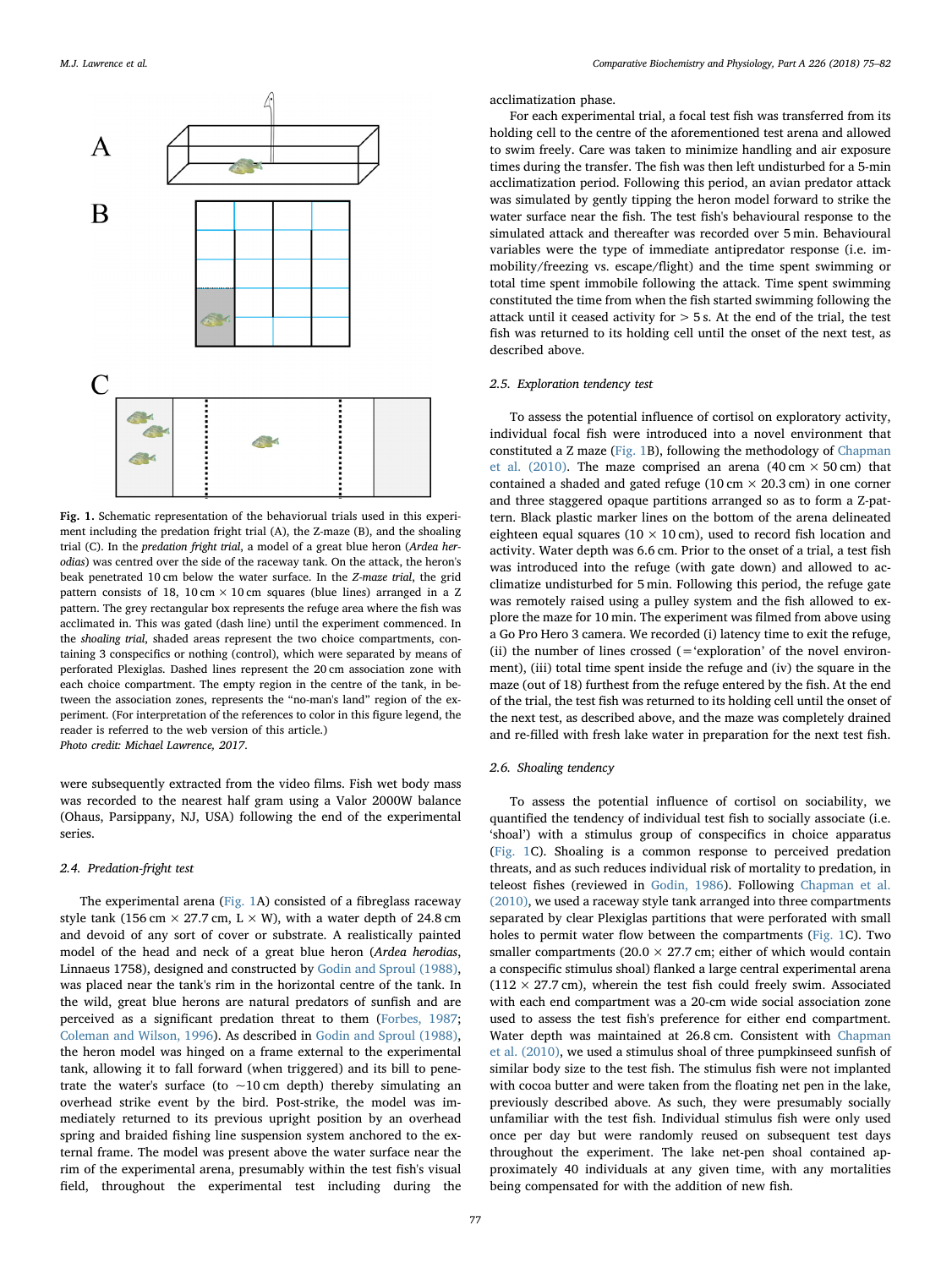Prior to the onset of a behavioural trial, the stimulus shoal was placed in one of the two end compartments, determined pseudo-randomly (with a coin toss). The other end compartment remained empty. The test fish was then introduced into the central arena and allowed to swim freely. Both the test fish and the stimulus shoal were left undisturbed to acclimatize to the experimental tank for 5 min. Following this period, we observed the behaviour of the test fish using a Go Pro camera mounted above the experimental arena and we recorded the cumulative time that it spent near either of the end compartments over a 5-min trial. We quantified the test fish's shoaling tendency as a difference score  $(S_{DS})$ , calculated as the amount of time spent in the association zone near the stimulus shoal  $(t<sub>c</sub>)$  minus the time it spent in the association zone near the empty chamber ( $t_e$ ), such that  $S_{DS} = (t_c - t_e)$ .

## <span id="page-3-1"></span>2.7. Behavioural metrics and data analyses

All statistical analyses were conducted in R Studio (Version 1.1.423; [RStudio Team, 2015\)](#page-7-29). Statistical significance was accepted at  $\alpha = 0.05$ and, unless otherwise noted, data are presented as means ± SE. Our statistical models included the main effect of treatment (i.e. cortisol vs. sham) and three covariables (mass of test fish, trial time of day, test order [the number of trials prior to the current assessment]). For shoaling tendency only, the statistical model included the location (left or right) of the particular end compartment containing the stimulus shoal as an additional covariable. All models were subjected to model simplification using AICc methodology [\(Hurvich and Tsai, 1989](#page-6-26); [Burnham and Anderson, 2002](#page-6-27)). Data on the type of antipredator response (Predation-fright test) were fitted to a generalized linear model (GLM) with a binomial distribution specified. Data on time spent swimming were fitted to a GLM with a Gaussian distribution. Data on time spent swimming were normalized using a logarithmic transformation. Latency time to emerge from refuge, total refuging time, and furthest square reached (Exploration tendency test) were converted to proportional data (out of total trial duration/maximum count) and analyzed using a beta regression model (package: 'betareg', V3.1-0; [Cribari-Neto and Zeileis, 2009, 2010](#page-6-28)). Data on the number of lines crossed were fitted to a GLM with a Poisson distribution. The relationship between lines crossed and emergence latency time was characterized using a linear regression. Shoaling tendency data was transformed to a proportion of the amount of time that the animal spent with the shoal out of the total time spent in both association end zones and was assessed using a beta regression model, as described above.

#### 3. Results

#### 3.1. Antipredator behaviour

Pumpkinseed sunfish responded to a simulated heron attack by either immediately fleeing (i.e. rapidly swimming away from the threat) or becoming immobile ('freezing'). Most (85.4%) fish exhibited a fleeing (escape) response to the perceived predation threat. However, neither the cortisol treatment ( $t = −0.189$ ,  $P = 0.850$ ), fish body mass ( $t = −1.498$ ,  $P = 0.134$ ), trial order ( $t = 0.336$ ,  $P = 0.737$ ) nor time of day ( $t = -0.438$ ,  $P = 0.661$ ) influenced the particular antipredator response tactic adopted by the test fish [\(Table](#page-3-0) 1). Post-attack swimming duration was also not affected by cortisol treatment ( $t = -1.122$ ,  $P = 0.270$ , [Fig. 2](#page-4-0)A, [Table 1\)](#page-3-0), trial order or time of day, but interestingly was influenced negatively by individual body mass [\(Table 1\)](#page-3-0). The number of animals that froze in response  $(n = 7)$  was too small to conduct statistical analyses on, with respect to treatment effects, and has thus been omitted from the results.

#### 3.2. Exploratory behaviour

In the exploration tendency test, neither latency to emerge from the refuge  $(z = -0.543, P = 0.587;$  [Fig. 3A](#page-4-1)), exploratory activity,

#### <span id="page-3-0"></span>Table 1

Summary statistics for all behavioural variables measured in the behavioural trials here relating the main effect of cortisol-treatment alongside a number of covariate parameters (body mass, trial order, time of day, side). Bolded values indicated statistically significant results ( $\alpha = 0.05$ ). Test parameters are specific to the statistical model used (see [Methods 2.7\)](#page-3-1), The constant represents the Y intercept of the model.

| Trial            | Behavioural metric   |                     | Test statistic | P value |
|------------------|----------------------|---------------------|----------------|---------|
| Predation fright | Fright response      |                     | t-Value        |         |
|                  |                      | Constant            | 0.877          | 0.380   |
|                  |                      | Treatment           | $-0.189$       | 0.850   |
|                  |                      | group               |                |         |
|                  |                      | Body mass           | $-1.498$       | 0.134   |
|                  |                      | Trial order         | 0.336          | 0.737   |
|                  |                      | Time of day         | $-0.438$       | 0.661   |
|                  | Post-attack          |                     | t-Value        |         |
|                  | swimming duration    | Constant            | 3.320          | 0.002   |
|                  |                      | Treatment           | $-1.122$       | 0.270   |
|                  |                      | group               |                |         |
|                  |                      | Body mass           | $-2.235$       | 0.032   |
|                  |                      | Trial order         | $-1.548$       | 0.131   |
|                  |                      | Time of day         | 1.060          | 0.296   |
| Z-maze trial     | Emergence time       |                     | z-Value        |         |
| Trial            |                      | Constant            | 1.323          | 0.186   |
|                  |                      | Treatment           | $-0.543$       | 0.587   |
|                  |                      | group               |                |         |
|                  |                      | Body mass           | 0.306          | 0.760   |
|                  |                      | Trial order         | 1.175          | 0.240   |
|                  | Exploratory activity | Time of day         | $-0.376$       | 0.707   |
|                  |                      |                     | z-Value        |         |
|                  |                      | Constant            | 0.097<br>0.426 | 0.923   |
|                  |                      | Treatment<br>group  |                | 0.670   |
|                  |                      | Body mass           | $-5.176$       | < 0.001 |
|                  |                      | Trial order         | 14.611         | < 0.001 |
|                  |                      | Time of day         | 11.187         | < 0.001 |
|                  | Total refuge time    |                     | z-Value        |         |
|                  |                      | Constant            | 1.870          | 0.062   |
|                  |                      | Treatment           | $-0.353$       | 0.724   |
|                  |                      | group               |                |         |
|                  |                      | Body mass           | 0.347          | 0.728   |
|                  |                      | Trial order         | 1.145          | 0.252   |
|                  |                      | Time of day         | $-0.472$       | 0.637   |
|                  | Furthest square      |                     | z-Value        |         |
|                  |                      | Constant            | $-0.902$       | 0.367   |
|                  |                      | Treatment           | 0.441          | 0.659   |
|                  |                      | group               |                |         |
|                  |                      | Body mass           | $-0.113$       | 0.910   |
|                  |                      | Trial order         | $-1.385$       | 0.166   |
|                  |                      | Time of day         | 0.753          | 0.452   |
| Shoaling         | Difference score     |                     | z-Value        |         |
| tendency         |                      | Constant            | $-1.196$       | 0.233   |
| trial            |                      | Treatment           | $-0.455$       | 0.649   |
|                  |                      | group               |                |         |
|                  |                      | Body mass           | 0.927          | 0.354   |
|                  |                      | Trial order         | 0.498          | 0.619   |
|                  |                      | Time of day<br>Side | 0.778          | 0.437   |
|                  |                      |                     | $-0.125$       | 0.901   |

measured as number of lines crossed ( $z = 0.426$ ,  $P = 0.670$ , [Fig. 3B](#page-4-1)), total time spent in the refuge ( $z = -0.353$ ,  $P = 0.724$ , [Fig. 3C](#page-4-1)) nor the furthest square reached ( $z = 0.441$ ,  $P = 0.659$ , [Fig. 3D](#page-4-1)) was affected by the cortisol treatment ([Table 1\)](#page-3-0). None of the covariates influenced refuge emergence time, total time spent in the refuge and furthest square reached [\(Table 1](#page-3-0)), but all covariates significantly affected exploratory activity ([Table 1](#page-3-0)), with fish body mass negatively influencing exploratory activity ( $z = -5.176$ ,  $P < 0.001$ ). A strong negative relationship was observed between refuge emergence time and exploratory activity, with individual fish that exited the refuge sooner exhibiting greater exploratory activity in the maze  $(r^2 = 0.923,$  $F = 550.773, P < 0.001$ ; [Fig. 4](#page-4-2)).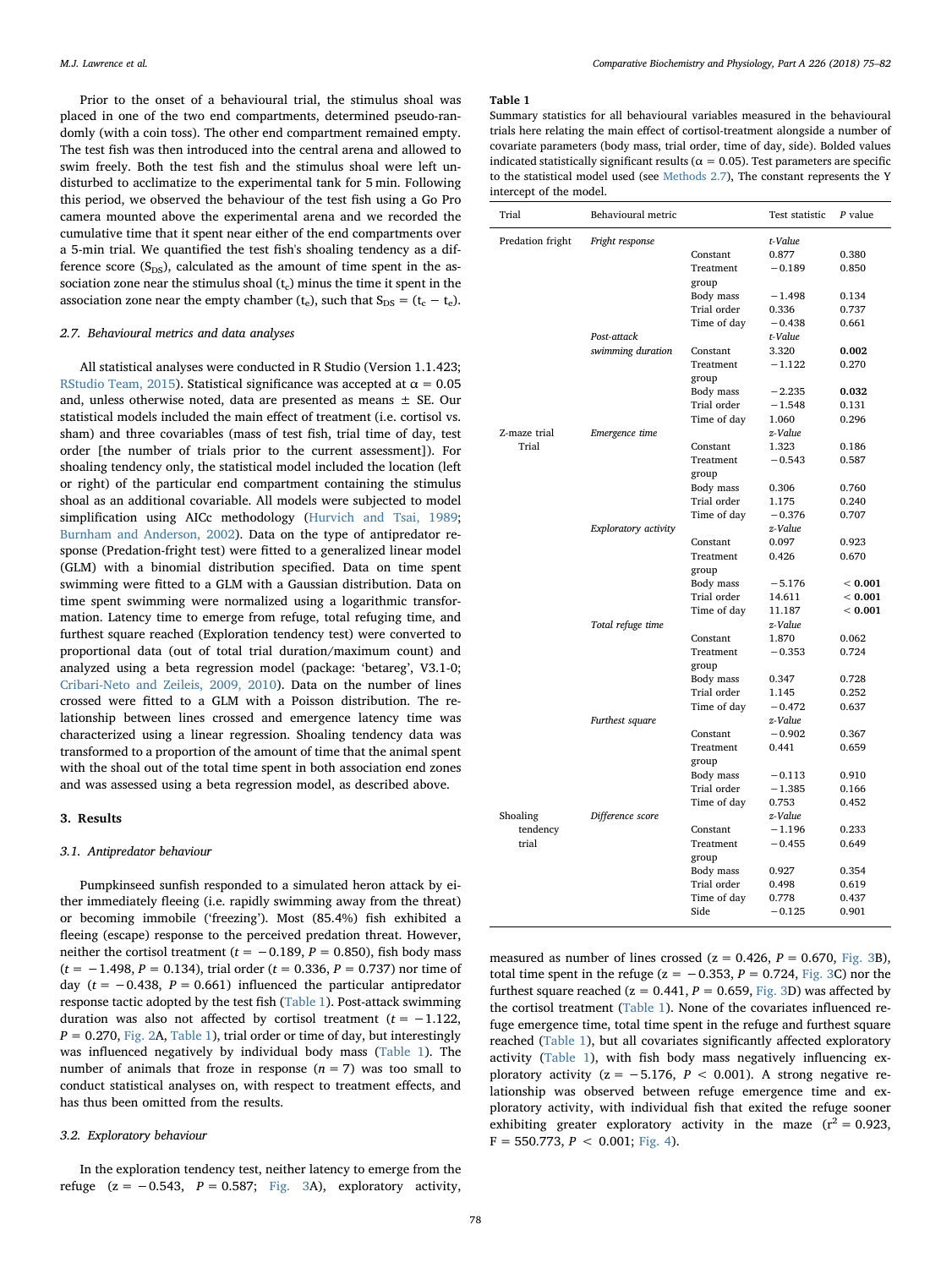<span id="page-4-0"></span>

Fig. 2. Swim duration of pumpkinseed following a mock predator attack for 48 h post-implant sham- (white bars; 5 ml kg<sup>-1</sup> body weight;  $n = 20$ ) and cortisoltreated (grey bars;  $25 \text{ mg kg}^{-1}$  body weight;  $n = 21$ ) fish. No significant effects of cortisol, body mass, trial order or time of day were found. Data are presented as a box plot containing the median value delineated by the interquartile range (1st to 3rd quantile) and an accompanying whisker that represents  $1.5 \times$  beyond this range. Suspected statistical outliers are presented as black circles outside of the interquartile range. Statistical significance was accepted at  $\alpha = 0.05$ .

<span id="page-4-2"></span>

Fig. 4. Relationship between the emergence time from a refuge environment and the activity, presented as the number of lines crossed, for individual pumpkinseed in the Z maze trial. A significant relationship was detected between the two variables (F = 550.773;  $P < 0.001$ ;  $r^2 = 0.923$ ;  $n = 47$ ).

<span id="page-4-1"></span>

Fig. 3. Metrics for sham- (white bars; 5 ml kg<sup>-1</sup> body weight; n = 22) and cortisol-treated (grey bars; 25 mg kg<sup>-1</sup> body weight; n = 25) pumpkinseed in the Z maze trial displaying refuge emergence time (A), the number of lines crossed in the maze (B), the total amount of time spent in the refuge area (C), and the furthest square reached (D). For the number of lines crossed, a statistically significant effect of body mass (z = −5.176; P < 0.001), trial order (z = 14.611; P < 0.001) and time of day ( $z = 11.187$ ;  $P < 0.001$ ) was noted. Values are shown as mean  $\pm$  1 SE. Statistical significance was accepted at  $\alpha = 0.05$  with differences between treatment groups represented by an asterisk (\*\*\* $P < 0.001$ ).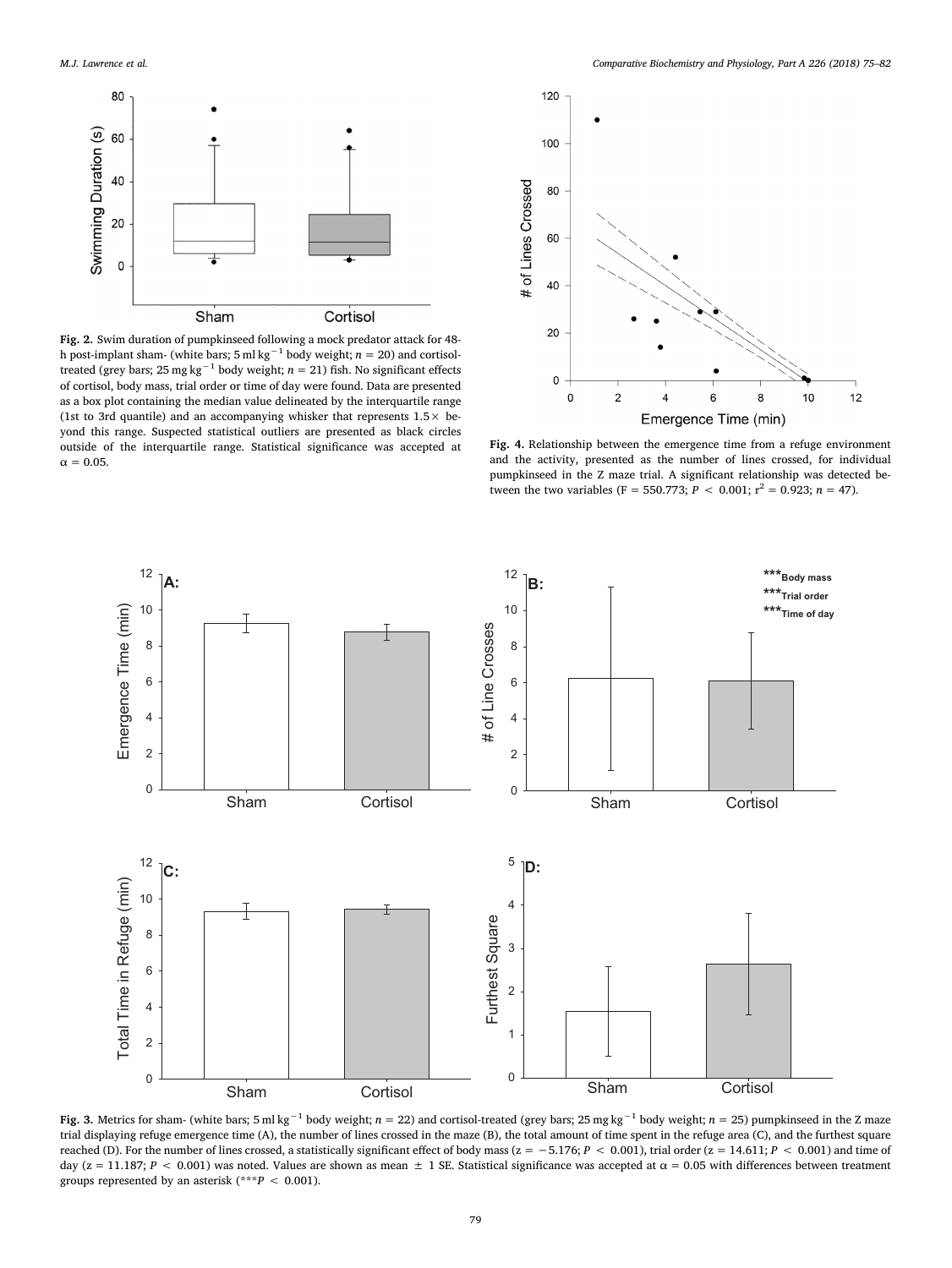<span id="page-5-0"></span>

Fig. 5. Box plot depicting a difference score for the strength of shoaling association for sham- (white bars;  $N = 22$ ) and cortisol-treated (grey bars;  $N = 23$ ) fish in the shoaling tendency trial. Positive values indicate the animal is spending its time associating with the conspecific choice-compartment, a negative value represents the focal fish associating with the empty choice-compartment and a value of zero represents no preference with either compartment. No significant effects of cortisol, body mass, trial order or time of day were found. Data are presented as a box plot containing the median value delineated by the interquartile range (1st to 3rd quantile) and an accompanying whisker that represents  $1.5 \times$  beyond this range. Suspected statistical outliers are presented as black circles outside of the interquartile range. Statistical significance was accepted at  $\alpha = 0.05$ .

## 3.3. Shoaling behaviour

Pumpkinseed sunfish exhibited a strong preference to socially associate with a conspecific stimulus shoal over an empty end stimulus compartment, which resulted in positive difference scores for both cortisol- and sham-treatment groups [\(Fig. 5](#page-5-0)). However, fish in the two treatment groups did not differ in their shoaling tendency ( $z = -0.455$ ,  $P = 0.649$ , [Fig. 5,](#page-5-0) [Table 1\)](#page-3-0). Similarly, individual body mass, trial order, time of day, and the position (left or right) of the stimulus shoal did not significantly influence the shoaling tendency of test fish ([Table 1](#page-3-0)).

# 4. Discussion

# 4.1. Behavioural responses to a predation threat

In the simulated predation threat test, most test fish chose to engage in a rapid burst fleeing response rather than remain immobile postattack, which may have reflected a lower cost of fleeing and a relatively high cost of remaining in terms of perceived risk of predation from a sitand-wait predator such as a great-blue heron [\(Ydenberg and Dill, 1986](#page-7-30); [Godin, 1997](#page-6-29)). This response is a common strategy among teleosts in general (e.g. [Faber et al., 1989;](#page-6-30) [Domenici and Blake, 1991](#page-6-31); [Marras](#page-7-31) [et al., 2011](#page-7-31); reviewed in [Godin, 1997](#page-6-29); [Domenici, 2010](#page-6-32)) and in centrarchid fishes in particular ([Moody et al., 1983;](#page-7-32) [Webb, 1986](#page-7-33); [Tytell and](#page-7-34) [Lauder, 2008;](#page-7-34) [Chadwell et al., 2012](#page-6-33)). In contrast to our predictions, cortisol had no influence on the predator avoidance tactic used or on post-attack swimming duration of pumpkinseed. This may reflect a lack of fitness incentive for fish to remain in the area (i.e. foraging opportunities; [Godin and Sproul, 1988](#page-6-9); [Ydenberg and Dill, 1986;](#page-7-30) [Godin,](#page-6-29) [1997\)](#page-6-29). While data on cortisol-predation responses is lacking, cortisol treatment in checkered pufferfish (Sphoeroides testudineus) resulted in post-startle durations comparable to sham controls ([Pleizier et al.,](#page-7-22) [2015\)](#page-7-22), which supports our current findings. As it stands, our data suggest that cortisol has little role in mediating antipredator behaviours in juvenile sunfish in this laboratory context.

#### 4.2. Boldness and exploration activity

Contrary to our a priori prediction, cortisol did not influence refuge

emergence time, exploratory activity, or the total time spent refuging. These negative results likely stem from the context-dependent nature of metabolism-behaviour interactions [\(Dowling and Godin, 2002](#page-6-34); [Killen](#page-6-12) [et al., 2011, 2012, 2013;](#page-6-12) [Metcalfe et al., 2016\)](#page-7-35). Specifically, metabolism-boldness relationships are usually only apparent under additional stressors such as food deprivation [\(Killen et al., 2011\)](#page-6-12) and hypoxia ([Killen et al., 2012\)](#page-6-35). In other contexts, no such metabolism-boldness relationship exists [\(Farwell and McLaughlin, 2009](#page-6-36); [Polverino et al.,](#page-7-36) [2016\)](#page-7-36) or the behavioural outcome is highly variable ([Biro et al., 2010](#page-6-37)). As such, perhaps cortisol alone is not sufficient to alter pumpkinseed behavioural phenotypes in this context (reviewed in [Schreck et al.,](#page-7-14) [1997,](#page-7-14) [Sopinka et al., 2015](#page-7-37), [Crossin et al., 2016](#page-6-38)). Interestingly, we observed a significant relationship between refuge emergence time and lines crosses in the maze, suggesting that individual traits may be important in mediating behavioural phenotypes [\(Wilson and Godin,](#page-7-38) [2009a, 2009b;](#page-7-38) [Wilson et al., 2011](#page-7-25)).

## 4.3. Shoaling behaviour

We found that juvenile pumpkinseed sunfish associated strongly with conspecifics (i.e. shoaled) under laboratory experimental conditions, which they also do in their natural habitats [\(Miller, 1963](#page-7-39); [Brown](#page-6-39) [and Colgan, 1982](#page-6-39); [Golub et al., 2005\)](#page-6-40) as part of an anti-predator defense strategy [\(Godin, 1986](#page-6-25); [Pitcher and Parrish, 1993;](#page-7-40) [McCartt et al.,](#page-7-41) [1997;](#page-7-41) [Marcus and Brown, 2003\)](#page-7-42). However, we observed no effect of cortisol treatment on shoaling tendency in pumpkinseed sunfish in the current study, despite previous works showing HPI axis involvement in mediating shoal cohesion ([Piato et al., 2011](#page-7-11); [Pavlidis et al., 2015\)](#page-7-43). The chronic period of HPI axis stimulation in the latter studies (i.e. 12–14 days) was much longer than in our current study (48 h). This suggests that our fish likely had sufficient capacity to maintain 'normal' shoaling behaviour in the face of relatively short-term physiological dysregulation ([Romero et al., 2009;](#page-7-3) [Piato et al., 2011;](#page-7-11) [Sopinka et al.,](#page-7-37) [2015;](#page-7-37) [Lawrence et al., 2017\)](#page-7-23).

## 4.4. Body mass and pumpkinseed behaviour

Body mass influenced post-attack swimming duration in juvenile pumpkinseed sunfish in the current study. In wild bluegill sunfish (Lepomis macrochirus), predator-induced mortality is inversely correlated with body size as a result of limitations in predator gape ([Werner](#page-7-44) [and Hall, 1988;](#page-7-44) [Santucci and Wahl, 2003](#page-7-45); [Hill et al., 2004\)](#page-6-41). Smaller fish in the current study were likely more vulnerable to gape-limited predators, and thus exhibited behavioural traits that were risk adverse, compared with larger conspecifics [\(Sogard, 1997;](#page-7-46) [Metcalfe et al., 1998](#page-7-47); [Dowling and Godin, 2002](#page-6-34); [Brown and Braithwaite, 2004](#page-6-42); [Ioannou et al.,](#page-6-43) [2008;](#page-6-43) [Polverino et al., 2016\)](#page-7-36).

#### 5. Conclusion

Here, we investigated the role of the HPI axis, specifically cortisol, in mediating predator-prey interactions in wild-caught juvenile pumpkinseed sunfish, as previous works indicate a role for an individual's stress state in determining its predator susceptibility (reviewed in [Mesa](#page-7-12) [et al., 1994;](#page-7-12) [Raby et al., 2014\)](#page-7-13). Contrary to our predictions, cortisol treatment did not alter risk taking or boldness in this species, suggesting that cortisol has no influence over predator-prey dynamics in agreement with previous research [\(Cull et al., 2015](#page-6-16); [Pleizier et al., 2015](#page-7-22); [Lawrence et al., 2017, 2018\)](#page-7-23). However, we cannot completely discount a role for cortisol in mediating predator-prey interactions, as this hormone can increase resting/routine metabolic rate [\(De Boeck et al.,](#page-6-3) [2001;](#page-6-3) [O'Connor et al., 2011](#page-7-7)) and, through this effect, can sustain antipredator and foraging activities [\(Millidine et al., 2006](#page-7-21); [Killen et al.,](#page-6-13) [2007, 2015](#page-6-13)), both important behaviours governing predator-prey interactions (reviewed in [Lima and Dill, 1990;](#page-7-15) [Milinski, 1993](#page-7-48); [Godin,](#page-6-29) [1997\)](#page-6-29). Moreover, because of the context-dependent nature of cortisol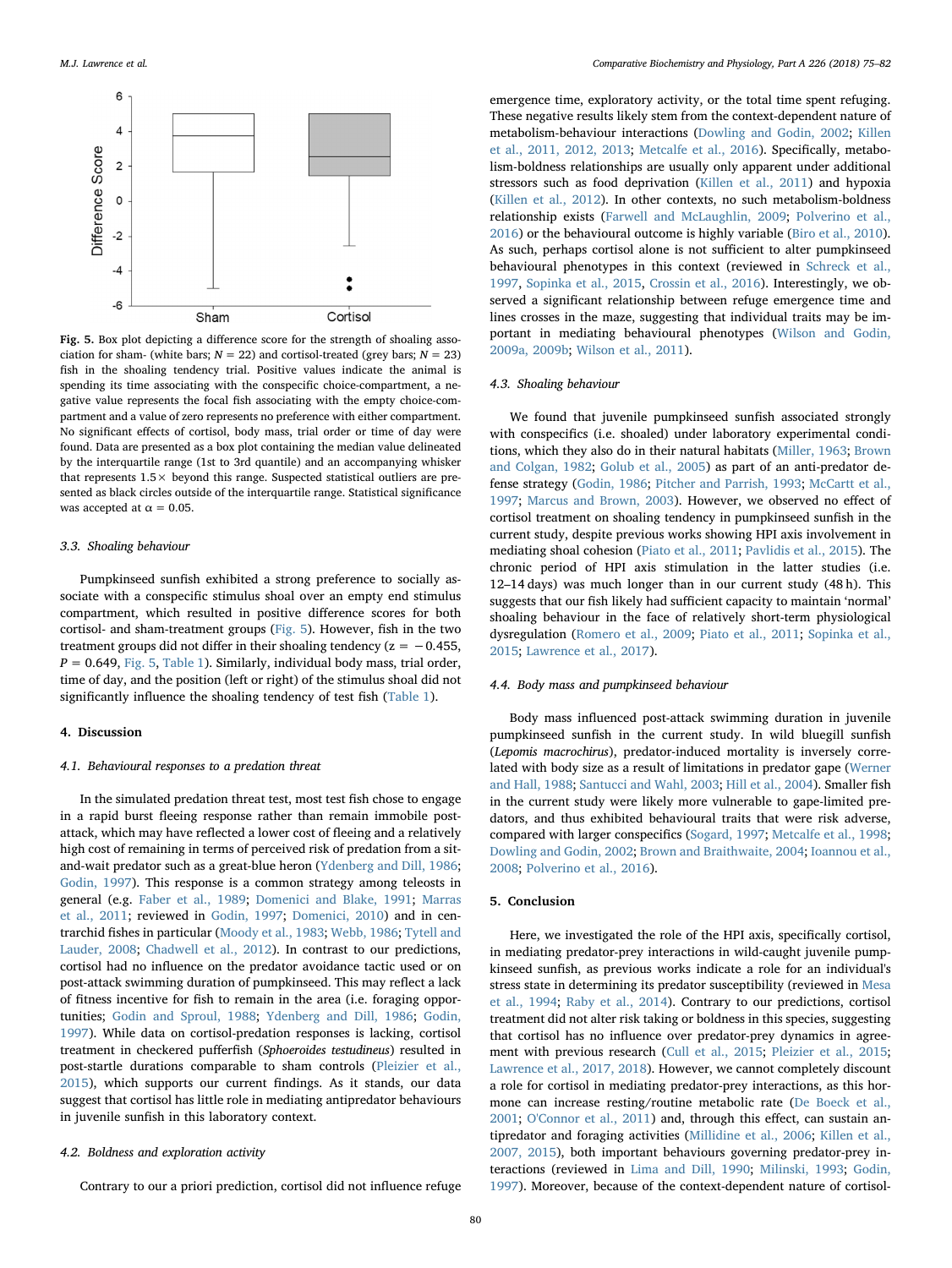behavioural interactions [\(Crossin et al., 2016](#page-6-38); [Sopinka et al., 2015\)](#page-7-37), it is possible that cortisol treatment may nonetheless mediate behavioural costs or trade-offs with respect to predator avoidance in other contexts beyond the scope of our current study. As well, we are limited in some of our interpretations because we did not include a pure control group (i.e. no implant treatment) in our experimental design. Consequently, we do not know whether and to what degree the stress related to implantation per se (for both sham- and cortisol-treated fish) may have masked the effects of cortisol on behaviour. Future research should address cortisol-behavioural dynamics in more ecologically-relevant settings that includes access to fitness gaining opportunities (e.g. foraging patches) to fully appreciate the potential role of cortisol in mediating predator-prey interactions.

# Acknowledgements

The authors thank the Queen's University Biological Station staff and various members of the Cooke Lab for facilitating this research, Tanya Prystay for input on statistical analyses, and Dr. Neil Metcalfe and one anonymous reviewer for their constructive comments on an earlier version of our manuscript.

# Author contributions

All authors contributed to the design of the experiment. The experimental trials were conducted by M.J.L. Data analyses were performed by M.J.L. with help from J.-G.J.G. The manuscript was written by M.J.L., with all authors contributing to revisions.

# Funding

M.J.L. is supported by NSERC PGS-D. Both S.J.C. and J.-G.J.G. are supported by individual NSERC Discovery research grants. S.J.C. is further supported by the Canada Research Chairs program.

# References

- <span id="page-6-4"></span>[Aluru, N., Vijayan, M.M., 2007. Hepatic transcriptome response to glucocorticoid re](http://refhub.elsevier.com/S1095-6433(18)30127-2/rf0005)[ceptor activation in rainbow trout. Physiol. Genomics 31 \(3\), 483](http://refhub.elsevier.com/S1095-6433(18)30127-2/rf0005)–491.
- <span id="page-6-1"></span>Barton, B.A., 2002. Stress in fi[shes: a diversity of responses with particular reference to](http://refhub.elsevier.com/S1095-6433(18)30127-2/rf0010) [changes in circulating corticosteroids1. Integr. Comp. Biol. 42 \(3\), 517](http://refhub.elsevier.com/S1095-6433(18)30127-2/rf0010)–525.
- <span id="page-6-0"></span>[Barton, B.A., Iwama, G.K., 1991. Physiological changes in](http://refhub.elsevier.com/S1095-6433(18)30127-2/rf0015) fish from stress in aquaculture with emphasis on the response and eff[ects of corticosteroids. Ann. Rev Fish Dis. 1,](http://refhub.elsevier.com/S1095-6433(18)30127-2/rf0015) 3–[26](http://refhub.elsevier.com/S1095-6433(18)30127-2/rf0015).
- <span id="page-6-37"></span>[Biro, P.A., Beckmann, C., Stamps, J.A., 2010. Small within-day increases in temperature](http://refhub.elsevier.com/S1095-6433(18)30127-2/rf0020) aff[ects boldness and alters personality in coral reef](http://refhub.elsevier.com/S1095-6433(18)30127-2/rf0020) fish. Proc. R. Soc. Lond. B 277 [\(1678\), 71](http://refhub.elsevier.com/S1095-6433(18)30127-2/rf0020)–77.
- <span id="page-6-42"></span>[Brown, C., Braithwaite, V.A., 2004. Size matters: a test of boldness in eight populations of](http://refhub.elsevier.com/S1095-6433(18)30127-2/rf0025) the poeciliid Brachyraphis episcopi[. Anim. Behav. 68 \(6\), 1325](http://refhub.elsevier.com/S1095-6433(18)30127-2/rf0025)–1329.
- <span id="page-6-39"></span>[Brown, J.A., Colgan, P.W., 1982. The inshore vertical distribution of young-of-year](http://refhub.elsevier.com/S1095-6433(18)30127-2/rf0030) Lepomis [in Lake Opinicon, Ontario. Copeia 1982 \(4\), 958](http://refhub.elsevier.com/S1095-6433(18)30127-2/rf0030)–960.
- <span id="page-6-6"></span>[Brown, J.A., Johansen, P.H., Colgan, P.W., Mathers, R.A., 1985. Changes in the predator](http://refhub.elsevier.com/S1095-6433(18)30127-2/rf0035)[avoidance behaviour of juvenile guppies \(](http://refhub.elsevier.com/S1095-6433(18)30127-2/rf0035)Poecilia reticulata) exposed to penta[chlorophenol. Can. J. Zool. 63 \(9\), 2001](http://refhub.elsevier.com/S1095-6433(18)30127-2/rf0035)–2005.
- <span id="page-6-27"></span>[Burnham, K.P., Anderson, D.R., 2002. Model Selection and Multimodel Inference: A](http://refhub.elsevier.com/S1095-6433(18)30127-2/rf0040) [Practical Information-Theoretic Approach. Springer-Verlag, New York](http://refhub.elsevier.com/S1095-6433(18)30127-2/rf0040).
- <span id="page-6-33"></span>[Chadwell, B.A., Standen, E.M., Lauder, G.V., Ashley-Ross, M.A., 2012. Median](http://refhub.elsevier.com/S1095-6433(18)30127-2/rf0045) fin func[tion during the escape response of bluegill sun](http://refhub.elsevier.com/S1095-6433(18)30127-2/rf0045)fish (Lepomis macrochirus). II: fin-ray [curvature. J. Exp. Biol. 215 \(16\), 2881](http://refhub.elsevier.com/S1095-6433(18)30127-2/rf0045)–2890.
- <span id="page-6-17"></span>[Chapman, B.B., Morrell, L.J., Krause, J., 2010. Unpredictability in food supply during](http://refhub.elsevier.com/S1095-6433(18)30127-2/rf0055) early life influences boldness in fi[sh. Behav. Ecol. 21 \(3\), 501](http://refhub.elsevier.com/S1095-6433(18)30127-2/rf0055)–506.
- <span id="page-6-24"></span>[Coleman, K., Wilson, D.S., 1996. Behavioral and ecological determinants of home range](http://refhub.elsevier.com/S1095-6433(18)30127-2/rf0060) [size in juvenile pumpkinseed sun](http://refhub.elsevier.com/S1095-6433(18)30127-2/rf0060)fish (Lepomis gibbosus). Ethology 102 (7), 900–914.
- <span id="page-6-14"></span>[Conrad, J.L., Weinersmith, K.L., Brodin, T., Saltz, J.B., Sih, A., 2011. Behavioural syn](http://refhub.elsevier.com/S1095-6433(18)30127-2/rf0065)dromes in fi[shes: a review with implications for ecology and](http://refhub.elsevier.com/S1095-6433(18)30127-2/rf0065) fisheries management. J. [Fish Biol. 78 \(2\), 395](http://refhub.elsevier.com/S1095-6433(18)30127-2/rf0065)–435.
- <span id="page-6-28"></span>[Cribari-Neto, F., Zeileis, A., 2009. Beta regression in R. In: Research Report Series/](http://refhub.elsevier.com/S1095-6433(18)30127-2/rf0075) [Department of Statistics and Mathematics. 98 Department of Statistics and](http://refhub.elsevier.com/S1095-6433(18)30127-2/rf0075) [Mathematics, WU Vienna University of Economics and Business, Vienna](http://refhub.elsevier.com/S1095-6433(18)30127-2/rf0075).
- Cribari-Neto, F., Zeileis, A., 2010. Beta regression in R. J. Stat. Softw. 34 (2), 1–24. URL. <http://www.jstatsoft.org/v34/i02/>.
- <span id="page-6-38"></span>[Crossin, G.T., Love, O.P., Cooke, S.J., Williams, T.D., 2016. Glucocorticoid manipulations](http://refhub.elsevier.com/S1095-6433(18)30127-2/rf0085) [in free-living animals: considerations of dose delivery, life-history context and re](http://refhub.elsevier.com/S1095-6433(18)30127-2/rf0085)[productive state. Funct. Ecol. 30 \(1\), 116](http://refhub.elsevier.com/S1095-6433(18)30127-2/rf0085)–125.
- <span id="page-6-16"></span>[Cull, F., Suski, C.D., Shultz, A., Danylchuk, A.J., O'Connor, C.M., Murchie, K.J., Cooke,](http://refhub.elsevier.com/S1095-6433(18)30127-2/rf0090) [S.J., 2015. Consequences of experimental cortisol manipulations on the thermal](http://refhub.elsevier.com/S1095-6433(18)30127-2/rf0090) [biology of the checkered pu](http://refhub.elsevier.com/S1095-6433(18)30127-2/rf0090)ffer (Sphoeroides testudineus) in laboratory and field en[vironments. J. Therm. Biol. 47, 63](http://refhub.elsevier.com/S1095-6433(18)30127-2/rf0090)–74.
- <span id="page-6-2"></span>[Davis, L.E., Schreck, C.B., 1997. The energetic response to handling stress in juvenile coho](http://refhub.elsevier.com/S1095-6433(18)30127-2/rf0095) [salmon. Tans. Am. Fish Soc. 126 \(2\), 248](http://refhub.elsevier.com/S1095-6433(18)30127-2/rf0095)–258.
- <span id="page-6-3"></span>[De Boeck, G., Alsop, D., Wood, C., 2001. Cortisol e](http://refhub.elsevier.com/S1095-6433(18)30127-2/rf0100)ffects on aerobic and anaerobic me[tabolism, nitrogen excretion, and whole-body composition in juvenile rainbow trout.](http://refhub.elsevier.com/S1095-6433(18)30127-2/rf0100) [Physiol. Biochem. Zool. 74 \(6\), 858](http://refhub.elsevier.com/S1095-6433(18)30127-2/rf0100)–868.
- <span id="page-6-32"></span>[Domenici, P., 2010. Context-dependent variability in the components of](http://refhub.elsevier.com/S1095-6433(18)30127-2/rf0105) fish escape re[sponse: integrating locomotor performance and behavior. J. Exp. Zool. 313 \(2\),](http://refhub.elsevier.com/S1095-6433(18)30127-2/rf0105) 59–[79](http://refhub.elsevier.com/S1095-6433(18)30127-2/rf0105).
- <span id="page-6-31"></span>[Domenici, P., Blake, R.W., 1991. The kinematics and performance of the escape response](http://refhub.elsevier.com/S1095-6433(18)30127-2/rf0110) in the angelfish (Pterophyllum eimekei[\). J. Exp. Biol. 156 \(1\), 187](http://refhub.elsevier.com/S1095-6433(18)30127-2/rf0110)–205.
- <span id="page-6-34"></span>[Dowling, L.M., Godin, J.-G.J., 2002. Refuge use in a killi](http://refhub.elsevier.com/S1095-6433(18)30127-2/rf0115)fish: influence of body size and [nutritional state. Can. J. Zool. 80 \(4\), 782](http://refhub.elsevier.com/S1095-6433(18)30127-2/rf0115)–788.
- <span id="page-6-30"></span>[Faber, D.S., Fetcho, J.R., Korn, H., 1989. Neuronal networks underlying the escape re](http://refhub.elsevier.com/S1095-6433(18)30127-2/rf0120)sponse in goldfi[sh. Ann. N. Y. Acad. Sci. 563 \(1\), 11](http://refhub.elsevier.com/S1095-6433(18)30127-2/rf0120)–33.
- <span id="page-6-36"></span>[Farwell, M., McLaughlin, R.L., 2009. Alternative foraging tactics and risk taking in brook](http://refhub.elsevier.com/S1095-6433(18)30127-2/rf0125) charr (Salvelinus fontinalis[\). Behav. Ecol. 20 \(5\), 913](http://refhub.elsevier.com/S1095-6433(18)30127-2/rf0125)–921.
- <span id="page-6-23"></span>[Forbes, L.S., 1987. Feeding behaviour of great blue herons at Creston, British Columbia.](http://refhub.elsevier.com/S1095-6433(18)30127-2/rf0130) [Can. J. Zool. 65 \(12\), 3062](http://refhub.elsevier.com/S1095-6433(18)30127-2/rf0130)–3067.
- <span id="page-6-21"></span>[Gamperl, A.K., Vijayan, M.M., Boutilier, R.G., 1994. Experimental control of stress hor](http://refhub.elsevier.com/S1095-6433(18)30127-2/rf0135)mone levels in fi[shes: techniques and applications. Rev. Fish Biol. Fish. 4 \(2\),](http://refhub.elsevier.com/S1095-6433(18)30127-2/rf0135) 215–[255](http://refhub.elsevier.com/S1095-6433(18)30127-2/rf0135).
- <span id="page-6-8"></span>[Giles, N., 1983. Behavioural e](http://refhub.elsevier.com/S1095-6433(18)30127-2/rf0140)ffects of the parasite Schistocephalus solidus (Cestoda) on an [intermediate host, the three-spined stickleback,](http://refhub.elsevier.com/S1095-6433(18)30127-2/rf0140) Gasterosteus aculeatus L. Anim. [Behav. 31 \(4\), 1192](http://refhub.elsevier.com/S1095-6433(18)30127-2/rf0140)–1194.
- <span id="page-6-25"></span>Godin, [J.-G.J., 1986. Risk of predation and foraging behaviour in shoaling banded killi](http://refhub.elsevier.com/S1095-6433(18)30127-2/rf0145)fish (Fundulus diaphanus[\). Can. J. Zool. 64 \(8\), 1675](http://refhub.elsevier.com/S1095-6433(18)30127-2/rf0145)–1678.
- <span id="page-6-29"></span>[Godin, J.-G.J., 1997. Evading predators. In: Godin, J.-G.J. \(Ed.\), Behavioural Ecology of](http://refhub.elsevier.com/S1095-6433(18)30127-2/rf0150) [Teleost Fishes. Oxford University Press, Oxford, UK, pp. 191](http://refhub.elsevier.com/S1095-6433(18)30127-2/rf0150)–236.
- <span id="page-6-20"></span>[Godin, J.-G.J., Crossman, S.L., 1994. Hunger-dependent predator inspection and foraging](http://refhub.elsevier.com/S1095-6433(18)30127-2/rf0155) [behaviours in the threespine stickleback \(](http://refhub.elsevier.com/S1095-6433(18)30127-2/rf0155)Gasterosteus aculeatus) under predation risk. [Behav. Ecol. Sociobiol. 34 \(5\), 359](http://refhub.elsevier.com/S1095-6433(18)30127-2/rf0155)–366.
- <span id="page-6-11"></span>Godin, J.-G.J., Smith, S.A., 1988. A fi[tness cost of foraging in the guppy. Nature 333](http://refhub.elsevier.com/S1095-6433(18)30127-2/rf0160) [\(6168\), 69](http://refhub.elsevier.com/S1095-6433(18)30127-2/rf0160)–71.
- <span id="page-6-9"></span>[Godin, J.-G.J., Sproul, C.D., 1988. Risk taking in parasitized sticklebacks under threat of](http://refhub.elsevier.com/S1095-6433(18)30127-2/rf0165) predation: eff[ects of energetic need and food availability. Can. J. Zool. 66 \(11\),](http://refhub.elsevier.com/S1095-6433(18)30127-2/rf0165) 2360–[2367](http://refhub.elsevier.com/S1095-6433(18)30127-2/rf0165).
- <span id="page-6-40"></span>[Golub, J.L., Vermette, V., Brown, G.E., 2005. Response to conspeci](http://refhub.elsevier.com/S1095-6433(18)30127-2/rf0170)fic and heterospecific [alarm cues by pumpkinseeds in simple and complex habitats:](http://refhub.elsevier.com/S1095-6433(18)30127-2/rf0170) field verification of an [ontogenetic shift. J. Fish Biol. 66 \(4\), 1073](http://refhub.elsevier.com/S1095-6433(18)30127-2/rf0170)–1081.
- <span id="page-6-10"></span>[Gotceitas, V., Godin, J.-G.J., 1991. Foraging under the risk of predation in juvenile](http://refhub.elsevier.com/S1095-6433(18)30127-2/rf0175) Atlantic salmon (Salmo salar L.): eff[ects of social status and hunger. Behav. Ecol.](http://refhub.elsevier.com/S1095-6433(18)30127-2/rf0175) [Sociobiol. 29 \(4\), 255](http://refhub.elsevier.com/S1095-6433(18)30127-2/rf0175)–261.
- <span id="page-6-19"></span>[Gutowsky, L.F.G., Sullivan, B.G., Wilson, A.D.M., Cooke, S.J., 2017. Synergistic and in](http://refhub.elsevier.com/S1095-6433(18)30127-2/rf0180)teractive eff[ects of angler behaviour, gear type, and](http://refhub.elsevier.com/S1095-6433(18)30127-2/rf0180) fish behaviour on hooking depth in passively angled fi[sh. Fish. Res. 186, 612](http://refhub.elsevier.com/S1095-6433(18)30127-2/rf0180)–618.
- <span id="page-6-7"></span>[Handeland, S.O., Järvi, T., Fernö, A., Stefansson, S.O., 1996. Osmotic stress, antipredatory](http://refhub.elsevier.com/S1095-6433(18)30127-2/rf0185) [behaviour, and mortality of Atlantic salmon \(](http://refhub.elsevier.com/S1095-6433(18)30127-2/rf0185)Salmo salar) smolts. Can. J. Fish. Aquat. [Sci. 53 \(12\), 2673](http://refhub.elsevier.com/S1095-6433(18)30127-2/rf0185)–2680.
- <span id="page-6-41"></span>[Hill, J.E., Nico, L.G., Cichra, C.E., Gilbert, C.R., 2004. Prey vulnerability to peacock ci](http://refhub.elsevier.com/S1095-6433(18)30127-2/rf0190)[chlids and largemouth bass based on predator-gape and prey body depth. Proc. Annu.](http://refhub.elsevier.com/S1095-6433(18)30127-2/rf0190) [Conf. Southeastern. Assoc. Fish Wild. Agencies 58, 47](http://refhub.elsevier.com/S1095-6433(18)30127-2/rf0190)–56.
- <span id="page-6-22"></span>[Hoogenboom, M.O., Armstrong, J.D., Miles, M.S., Burton, T., Groothuis, T.G., Metcalfe,](http://refhub.elsevier.com/S1095-6433(18)30127-2/rf0195) [N.B., 2011. Implantation of cocoa butter reduces egg and hatchling size in](http://refhub.elsevier.com/S1095-6433(18)30127-2/rf0195) Salmo trutta[. J. Fish Biol. 79 \(3\), 587](http://refhub.elsevier.com/S1095-6433(18)30127-2/rf0195)–596.
- <span id="page-6-26"></span>[Hurvich, C.M., Tsai, C.L., 1989. Regression and time series model selection in small](http://refhub.elsevier.com/S1095-6433(18)30127-2/rf0200) [samples. Biometrika 76 \(2\), 297](http://refhub.elsevier.com/S1095-6433(18)30127-2/rf0200)–307.
- <span id="page-6-43"></span>[Ioannou, C.C., Payne, M., Krause, J., 2008. Ecological consequences of the bold](http://refhub.elsevier.com/S1095-6433(18)30127-2/rf0205)–shy continuum: the eff[ect of predator boldness on prey risk. Oecologia 157 \(1\), 177](http://refhub.elsevier.com/S1095-6433(18)30127-2/rf0205).
- <span id="page-6-5"></span>Järvi, T., 1989. The eff[ect of osmotic stress on the anti-predatory behaviour of Atlantic](http://refhub.elsevier.com/S1095-6433(18)30127-2/rf0210) salmon smolts: a test of the '[maladaptive anti-predator behaviour](http://refhub.elsevier.com/S1095-6433(18)30127-2/rf0210)' hypothesis. Nord. [J. Freshw. Res. 65, 71](http://refhub.elsevier.com/S1095-6433(18)30127-2/rf0210)–79.
- [Killen, S.S., Costa, I., Brown, J.A., Gamperl, A.K., 2007. Little left in the tank: metabolic](http://refhub.elsevier.com/S1095-6433(18)30127-2/rf0905) [scaling in marine teleosts and its implications for aerobic scope. Proc. Royal Soc.](http://refhub.elsevier.com/S1095-6433(18)30127-2/rf0905) [London B 274 \(1608\), 431](http://refhub.elsevier.com/S1095-6433(18)30127-2/rf0905)–438.
- <span id="page-6-12"></span>[Killen, S.S., Marras, S., McKenzie, D.J., 2011. Fuel, fasting, fear: routine metabolic rate](http://refhub.elsevier.com/S1095-6433(18)30127-2/rf0215) and food deprivation exert synergistic eff[ects on risk-taking in individual juvenile](http://refhub.elsevier.com/S1095-6433(18)30127-2/rf0215) [European sea bass. J. Anim. Ecol. 80 \(5\), 1024](http://refhub.elsevier.com/S1095-6433(18)30127-2/rf0215)–1033.
- <span id="page-6-35"></span>[Killen, S.S., Marras, S., Ryan, M.R., Domenici, P., McKenzie, D.J., 2012. A relationship](http://refhub.elsevier.com/S1095-6433(18)30127-2/rf0220) [between metabolic rate and risk-taking behaviour is revealed during hypoxia in ju](http://refhub.elsevier.com/S1095-6433(18)30127-2/rf0220)[venile European sea bass. Funct. Ecol. 26 \(1\), 134](http://refhub.elsevier.com/S1095-6433(18)30127-2/rf0220)–143.
- [Killen, S.S., Marras, S., Metcalfe, N.B., McKenzie, D.J., Domenici, P., 2013. Environmental](http://refhub.elsevier.com/S1095-6433(18)30127-2/rf0225) [stressors alter relationships between physiology and behaviour. Trends Ecol. Evol. 28](http://refhub.elsevier.com/S1095-6433(18)30127-2/rf0225) [\(11\), 651](http://refhub.elsevier.com/S1095-6433(18)30127-2/rf0225)–658.
- <span id="page-6-13"></span>[Killen, S.S., Reid, D., Marras, S., Domenici, P., 2015. The interplay between aerobic](http://refhub.elsevier.com/S1095-6433(18)30127-2/rf0230) [metabolism and antipredator performance: vigilance is related to recovery rate after](http://refhub.elsevier.com/S1095-6433(18)30127-2/rf0230) [exercise. Front. Physiol. 6, 111.](http://refhub.elsevier.com/S1095-6433(18)30127-2/rf0230)
- <span id="page-6-18"></span>[Kobler, A., Maes, G.E., Humblet, Y., Volckaert, F.A., Eens, M., 2011. Temperament traits](http://refhub.elsevier.com/S1095-6433(18)30127-2/rf0235) [and microhabitat use in bullhead,](http://refhub.elsevier.com/S1095-6433(18)30127-2/rf0235) Cottus perifretum: fish associated with complex [habitats are less aggressive. Behaviour 148 \(5\), 603](http://refhub.elsevier.com/S1095-6433(18)30127-2/rf0235)–625.
- <span id="page-6-15"></span>[Krause, J., Loader, S.P., McDermott, J., Ruxton, G.D., 1998. Refuge use by](http://refhub.elsevier.com/S1095-6433(18)30127-2/rf0240) fish as a function of body length–[related metabolic expenditure and predation risks. Proc. R.](http://refhub.elsevier.com/S1095-6433(18)30127-2/rf0240) [Soc. Lond. B 265 \(1413\), 2373](http://refhub.elsevier.com/S1095-6433(18)30127-2/rf0240)–2379.